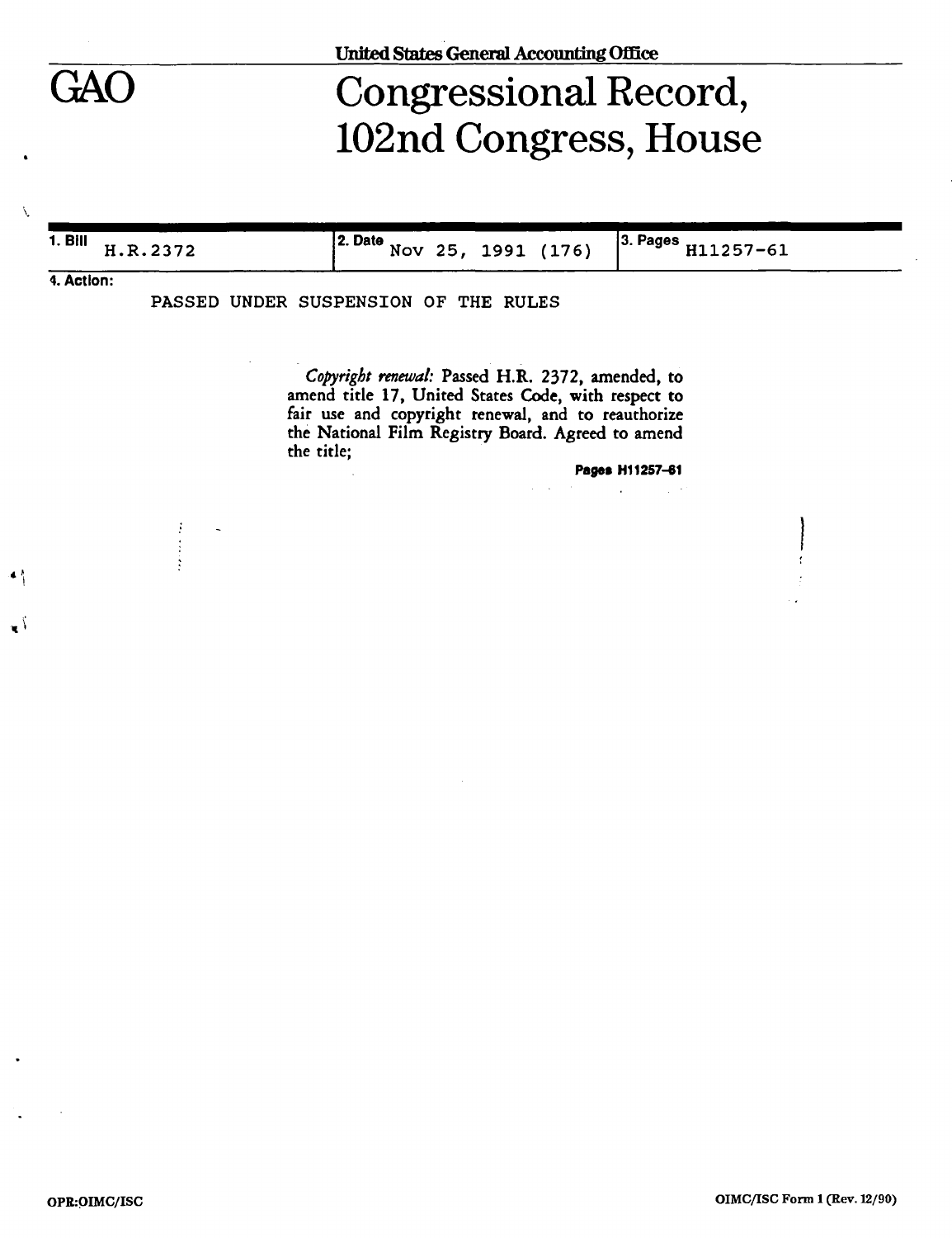## COPYRIGHT AMENDMENTS ACT O F 1991

 $\sim$ 

 $\hat{\mathbf{r}}$ 

 $\sim$  $\ddot{i}$ 

 $\begin{array}{c} \begin{array}{c} \begin{array}{c} \end{array} \\ \begin{array}{c} \end{array} \end{array} \end{array}$ 

 $\mathcal{L}$ 

J.

Mr . HUGHES . Mr . Speaker , I move t o suspen d th e rule s an d pas s th e bill (H.R. 2372) to amend title 17, United States Code, with respect to fair use an d copyrigh t renewal , t o reauthorize

 $\mathbb{R}^4$ 

 $\overline{\mathbf{1}}$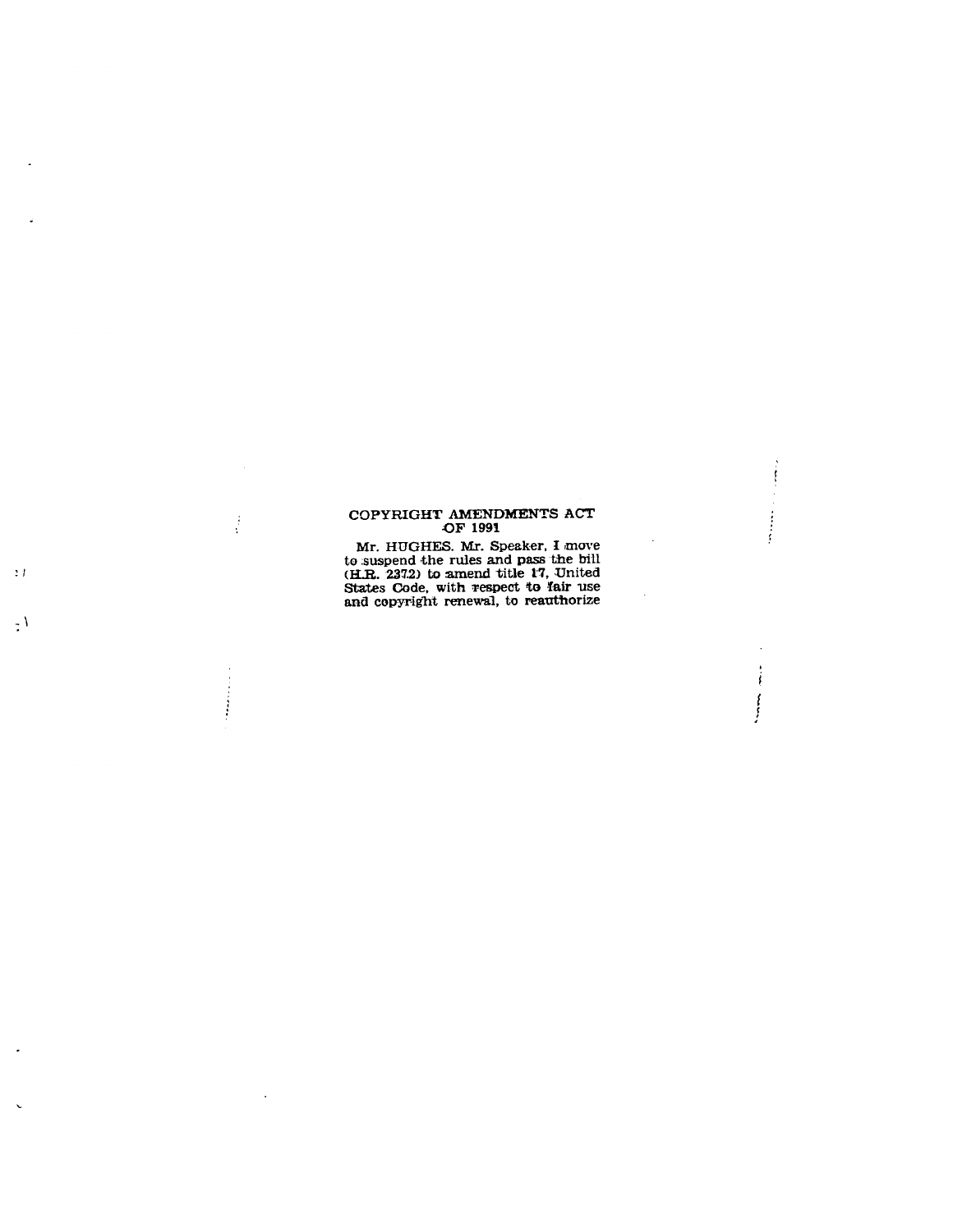e National Film Registry Board, and for other purposes, as amended. The Clerk read as follows:

### H.R. 2372

*Be it enacted by the Senate and House of Representatives of the United States of America in Congress assembled,* 

**SECTION 1. SHORT TITLE. This Act may be cited as the "Copyright** 

**Amendments Act of 1991". TITLE I—RENEWAL OP COPYRIGHT** 

**SEC. 101. SHORT TITLE.** 

**This title may be referred to as the "Copyright Renewal Act of 1991". SEC. 102. COPYRIGHT RENEWAL PROVISIONS.** 

**(a) DURATION OF COPYRIGHT: SUBSISTING**  COPYRIGHTS.—Section 304(a) of title **United States Code, is amended to read as follows:** 

**"(a) COPYRIGHTS IN THEIR FIRST TERM ON**  JANUARY 1, 1978.-(1)(A) Any copyright, the **first term of which is subsisting on January 1, 1978, shall endure for 28 years from the** 

**date it was originally secured. "(B) In the case of—** 

 $\pm$  1

**"(i) any posthumous work or of any periodical, cyclopedic, or other composite work upon which the copyright was originally secured by the proprietor thereof, or** 

**"(ii) any work copyrighted by a corporate body (otherwise than as assignee or licensee of the individual author) or by an employer for whom such work Is made for hire,** 

**the proprietor of such copyright shall be entited to a renewal and extension of the copyright in such work for the further term of 47 years.** 

**"(C) In the case of any other copyrighted work, Including a contribution by an individual author to a periodical or to a cyclopedic or other composite work—** 

**"(i) the author of such work, if the author is still living,** 

**"(ii) the widow, widower, or children of the author, if the author is not living,** 

**"(iii) the author's executors, if such**  author, widow, widower, or children are not **living, or** 

**"(iv) the author's next of kin, in the absence of a will of the author, shall be entitled to a renewal and extension of the copyright in such work for a further term of 47 years.** 

**"(2)(A) At the expiration of the original term of copyright in a work specified in paragraph (1)(B) of this subsection, the copyright shall endure for a renewed and extended further term of 47 years, which—** 

**"(i) if an application to register a claim to such further term has been made to the Copyright Office within 1 year before the expiration of the original term of copyright, and the claim is registered, shall vest, upon the beginning of such further term, in the proprietor of the copyright who is entitled to claim the renewal of copyright at the time the application is made; or** 

**"(ii) if no such application is made or the claim pursuant to such application is not registered, shall vest, upon the beginning of such further term, if the person or entity that was the proprietor of the copyright as of the last day of the original term of copyright.** 

**"(B) At the expiration of the original term of copyright in a work specified in paragraph (1)(C) of this subsection, the copyright shall endure for a renewed and extended further term of 47 years, which—** 

**"(i) if an application to register a claim to such further term has been made to the Copyright Office within 1 year before the expiration of the original term of copyright, and the claim is registered, shall vest, upon the beginning of such further term. In any** 

**person who is entitled under paragraph (1)(C) to the renewal and extension of the copyright at the time the application Is made; or** 

**"(ii) if no such application is made or the claim pursuant to such application is not registered, shall vest, upon the beginning of such further term, in any person entitled under paragrpah (1)(C), as of the last day of the original term of copyright, to the renewal and extension of the copyright.** 

**"(3)(A) An application to register a claim to the renewed and extended term of copyright in a work may be made to the Copyright Office—** 

**"(i) within 1 year before the expiration of the original term of copyright by any person entitled under paragraph (1KB) or (C) to such further term of 47 years; and** 

**"(ii) at any time during the renewed and extended term by any person in whom such further term vested, under paragraph (2)(A) or (B), or by any successor or assign of such person, if the application is made in the name of such person.** 

**In the case of applications made under clause (i) for works not originally registered, the Register may, in accordance with regulations, require an original term registration as a condition to the registration for the renewed and extended term, except in the case of a Berne Convention work whose country of origin is not the United States.** 

**"(B) Such an application is not a condition of the renewal and extension of the copyright in a work for a further term of 47 years.** 

**"(4)(A) If an application to register a claim to the renewed and extended term of copyright in a work is not made within 1 year before the expiration of the original term of copyright in a work, or if the claim pursuant to such application is not registered, then a derivative work prepared under authority of a grant or a transfer or license of copyright that is made before the expiration of the original term of copyright, may continue to be used under the terms of the grant during the renewed and extended term of copyright without Infringing the copyright, except that such use does not extend to the preparation during such renewed and extended term of other derivative works based upon the copyrighted work covered by such grant.** 

**"(B) If an application to register a claim to the renewed and extended term of copyright in a work is made within 1 year before its expiration, and the claim is registered, the certificate of such registration shall constitute prima facie evidence as to the validity of the copyright during its renewed and extended term and of the facts stated in the certificate. The evidentiary weight to be accorded the certificate of a registration of a renewed and extended term of copyright made after the end of that 1-year period shall be .within the discretion of the court.** 

**"(C) If an application to register a claim In the first term of copyright is not made before expiration of the first term, the remedies of actual and statutory damages, attorney's fees, and seizure and forfeiture otherwise provided by sections 504, 505, and 509, respectively, shall not be available to the copyright owner for any act of infringement that commences before registration is made of a claim in the renewed and extended term of copyright, even if the Infringing conduct continues after registration is made.".** 

**(b) LEGAL EFFECT or RENEWAL OF COPY-RIGHT UNCHANGED.—The renewal and extension of a copyright for a further term of 47 years as provided under paragraphs (1) and (2) of section 304(a) of title 17, United States Code, (as amended by subsection (a)**  **of this section) shall have the same effect with respect to any grant, before the effective date of this section, of a transfer or license of the further term as did the renewal of a copyright before the effective date of this section under the law in effect at the time of such grant.** 

**(c) CONFORMING AMENDMENT.—Section 304(c) of title 17. United States Code, is amended In the matter preceding paragraph (1) by striking "second proviso of subsection (a)" and Inserting "subsection (a)(1)(C)".** 

**(d) REGISTRATION PERMISSIVE.—Section 408(a) of title 17, United States Code, is amended by striking "At" and all that fol-lows through "unpublished work," and inserting "At any time during the subsistence of the first term of copyright in any published or unpublished work in which the copyright was secured before January 1, 1978, and during the subsistence of any copyright secured on or after that date,".** 

**(e) FALSE REPRESENTATION.—Section 506(e) of title 17, United States Code, is amended by inserting after "409," the following: "in the application for a renewal registration,".** 

**(f) COPYRIGHT OFFICE FEES.—Section 708(a)(2) of title 17, United States Code, is amended—** 

**(1) by striking "in the first term"; and** 

**(2) by striking "\$12" and inserting "\$20".** 

**(g) EFFECTIVE DATE: COPYRIGHTS AFFECTED BY AMENDMENT.—(1) Subject to paragraphs (2) and (3), this section and the amendments made by this section shall take effect on the date of the enactment of this Act.** 

**(2) The amendments made by this section shall apply only to those copyrights secured between January 1, 1963, and December 31, 1977. Copyrights secured before January 1, 1963, shall be governed by the provisions of section 304(a) of title 17. United States Code, as in effect on the day before the effective date of this section.** 

**(3) This section and the amendments made by this section shall not affect any court proceedings pending on the effective date of this section.** 

#### **TITLE II—NATIONAL FILM PRESERVATION**

**SEC. 201. SHORT TITLE.** 

**This title may be cited as the "National Film Preservation Act of 1991".** 

**SEC. 202. NATIONAL FILM REGISTRY OF THE LI-BRARY OF CONGRESS.** 

**The Librarian of Congress (hereinafter in this title referred to as the "Librarian") shall establish a National Film Registry pursuant to the provisions of this title, for the purpose of maintaining and preserving films that are culturally, historically, or aesthetically significant.** 

**SEC. 203. DUTIES OF THE LIBRARIAN OF CONGRESS (a) STUDY OF FILM PRESERVATION.—The Li-**

**brarian shall, after consultation with the Board established pursuant to section 204, conduct a study on the current state of film preservation and restoration activities, including the activities of the Library of Congress and the other major film archives in the United States. The Librarian shall, in conducting the study—** 

**(A) take into account the objectives of the national film preservation program set forth in clauses (i) through (iii) of subsection (b)(1)(A); and** 

**(B) consult with film archivists, educators and historians, copyright owners, film industry representatives, including those involved in the preservation of film, and others involved in activities related to film preservation.** 

**(2) Not later than 1 year after the date of the enactment of this Act, the Librarian shall submit to the Congress a report con-**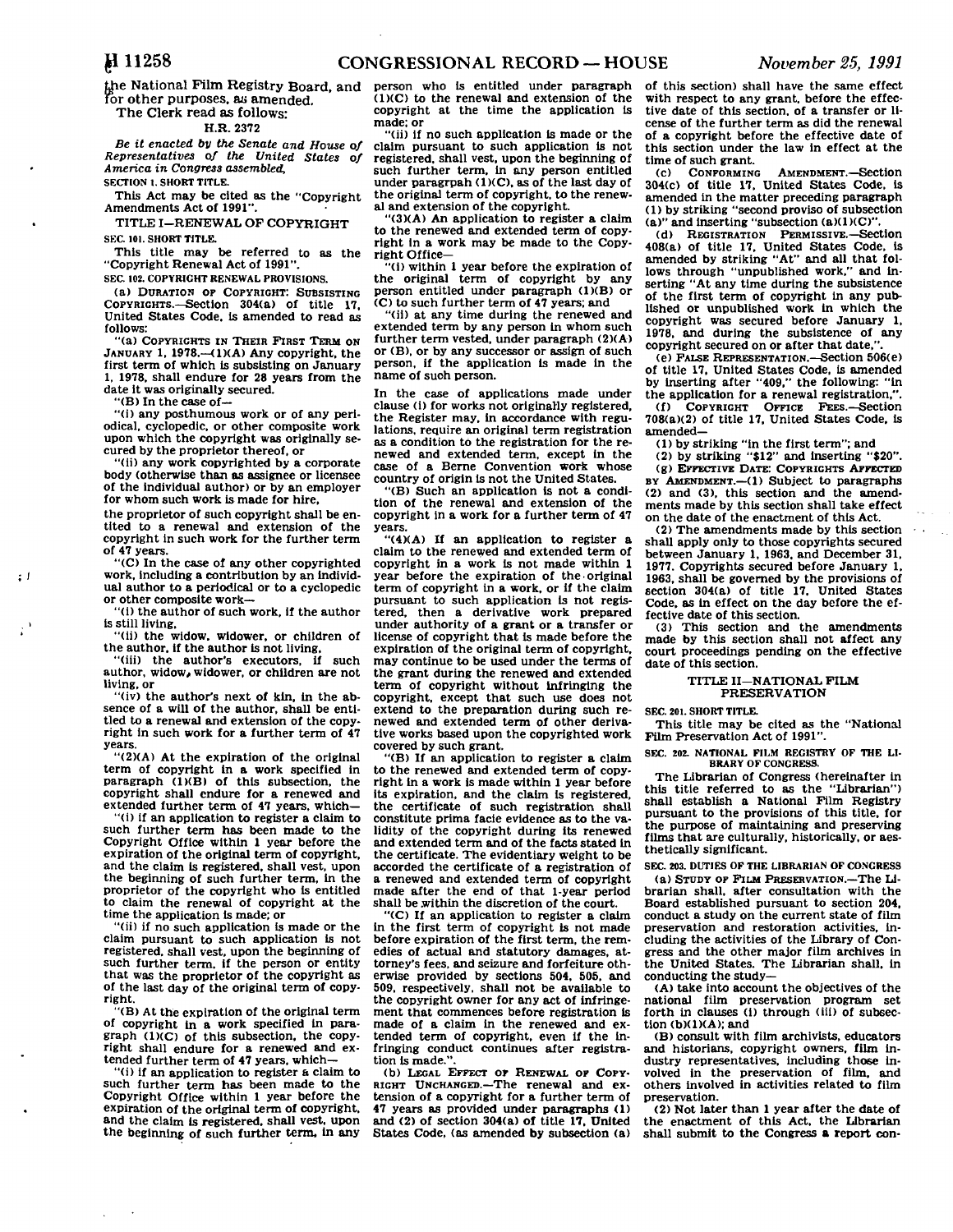$\Lambda$ 

**taining the results of the study conducted under paragraph (1).** 

**(b) POWERS.—(1) The Librarian shall, after consultation with the Board, do the following:** 

**(A) After completion of the study required by subsection (a), the Librarian shall, taking into account the results of the study, establish a comprehensive national film preservation program for motion pictures, in conjunction with other film archivists and copyright owners. The objectives of such a program shall include—** 

**(i) coordinating activities to assure that efforts of archivists and copyright owners, and others in the public and private sector, are effective and complementary;** 

**(ii) generating public awareness of and support for those activities; and** 

**(iii) increasing accessibility of films for educational purposes, and improving nationwide activities in the preservation of works in other media such as videotape.** 

**(B) The Librarian shall establish guidelines and procedures under which films may be included in the National Film Registry, except that no film shall be eligible for inclusion in the National Film Registry until 10 years after such film's first publication.** 

**(C) The Librarian shall establish procedures under which the general public may make recommendations to the Board re-garding the Inclusion of films in the National Film Registry.** 

**(D) The Librarian shall establish procedures for the examination by the Librarian of prints of films named for inclusion In the National Film Registry to determine their eligibility for the use of the seal of the National Film Registry under paragraph (3).** 

**(E) The Librarian shall determine which films satisfy the criteria established under subparagraph (B) and qualify for inclusion in the National Film Registry, except that the Librarian shall not select more than 25 films each year for inclusion in the Registry.** 

**(2) The Librarian shall publish In the Federal Register the name of each film that is selected for inclusion in the National Film Registry.** 

**(3) The Librarian shall provide a seal to Indicate that a film has been included in the National Film Registry and is the Registry version of that film.** 

**(4) The Librarian shall publish In the Federal Register the criteria used to determine the Registry version of a film.** 

**(5) The Librarian shall submit to the Congress a report, not less than once every two years, listing films included in the National Film Registry and describing the activities of the Board.** 

**(c) SEAL.—The seal provided under subsection (b)(3) may be used on any copy of the Registry version of a film. Such seal may be used only after the Librarian has examined and approved the print from which the copy was made. In the case cf copyrighted works, only the copyright owner or an authorized licensee of the copyright may place or authorize the placement of the seal on a copy**  of a film selected for inclusion in the Na**tional Film Registry, and the Librarian may place the seal on any print or copy of the film that is maintained in the National Film Registry Collection of the Library of Congress. The person authorized to place the seal on a copy of a film selected for inclusion in the National Film Registry may accompany such seal with the following language: "This film is included In the National Film Registry, which is maintained by the Library of Congress, and was preserved under the National Film Preservation Act of**  1991.

**(d) DEVELOPMENT OP STANDARDS.—The Librarian shall develop standards or guide-** **lines by which to assess the preservation or restoration of films that will qualify films for use of the seal under this section.**  SEC. 204. NATIONAL FILM PRESERVATION BOARD.

**(a) NUMBER AND APPOINTMENT.—(1) The Librarian shall establish in the Library of Congress a National Film Preservation Board to be comprised of up to 18 members,**  who shall be selected by the Librarian in ac**cordance with the provisions of this section. Subject to subparagraphs (C) and (O), the Librarian shall request each organization listed in subparagraphs (A) through (P) to submit to the Librarian a list of not less than 3 candidates qualified to serve as a member of the Board. Except for the members-at-large appointed under paragraph (2), the Librarian shall appoint 1 member from each such list submitted by such organizations, and shall designate from that list an alternate who may attend those meetings to which the individual appointed to the Board cannot attend. The organizations are the following:** 

**(A) The Academy of Motion Pictures Arts and Sciences.** 

**(B) The Directors Guild of America.** 

**(C) The Writers Guild of America. The Writers Guild of America East and the Writers Guild of America West shall each nominate not less than 3 candidates, and a representative from 1 such organization shall be selected as the member and a representative from the other such organization as the alternate.** 

**(D) The National Society of Film Critics.** 

**(E) The Society for Cinema Studies.** 

**(F) The American Film Institute.** 

**(G) The Department of Theatre, Film and Television of the College of Fine Arts at the University of California, Los Angeles.** 

**(H) The Department of Film and Television of the Tisch School of the Arts at New York University.** 

**(1) The University Film and Video Association.** 

**(J) The Motion Picture Association of America.** 

**(K) The National Association of Broadcasters.** 

**(L) The Alliance of Motion Picture and Television Producers.** 

**(M) THe Screen Actors Guild of America. (N) The National Association of Theater Owners.** 

**(O) The American Society of Cinematographers and the International Photographers Guild, which shall jointly submit 1 list of candidates from which a member and alternate will be selected.** 

**(P) The United States members of the International Federation of Film Archives.** 

**(2) In addition to the Members appointed under paragraph (1), the Librarian shall appoint up to 2 members-at-large. The Librarian shall select the at-large members from names submitted by organizations in the film industry, creative artists, producers, film critics, film preservation organizations, academic Institutions with the film study programs, and others with knowledge of copyright law and of the importance, use, and dissemination of films. The Librarian shall, in selecting 1 such member-at-large, give preference to individuals who are commercial film archivists. The Librarian shall also select from the names submitted under this paragraph an alternate for each member-at-large, who may attend those meetings to which the member-at-large cannot attend.** 

**(b) CHAIRPERSON.—The Librarian shall appoint 1 member of the Board to serve as Chairperson.** 

**(c) TERM OF OFFICE.—The term of each member of the Board shall be 3 years, except that there shall be no limit to the** 

**number of terms that any individual member may serve.** 

**(2) The vacancy in the Board shall be filled in the manner in which the original appointment was made under subsection (a), except that the Librarian may fill the vacancy from a list of candidates previously submitted by the organization or organizations involved. Any member appointed to fill a vacancy before the expiration of the term for which his or her predecessor was appointed shall be appointed only for the remainder of such term.** 

**(d) QUORUM.—9 members of the Board shall constitute a quorum but a lesser number may hold hearings.** 

**(e) BASIC PAY.—Members of the Board shall serve without pay. While away from their home of regular places of business in the performance of functions of the Board, members of the Board shall be allowed travel expenses, including per diem in lieu of subsistence, in the same manner as per**sons employed intermittently in Govern**ment service are allowed expenses under section 5701 of title 5, United States Code.** 

**(f) MEETINGS.—The Board shall meet at least once each calendar year. Meetings shall be at the call of the Librarian.** 

**(g) CONFLICT OF INTEREST.—The Librarian shall establish rules and procedures to address any potential conflict of Interest between a member of the Board and the responsibilities of the Board.** 

SEC. 205. RESPONSIBILITIES **AND** POWERS OF BOARD.

**(a) IN GENERAL.—The Board shall review nominations of films submitted to it for inclusion In the National Film Registry and shall consult with the Librarian, as provided In section 203, with respect to the Inclusion of such films In the Registry and the preservation of these and other films that are culturally, historically, or aesthetically significant.** 

**(b) NOMINATION OF FILMS.—The Board shall consider, for inclusion in the National Film Registry, nominations submitted by the general public as well as representatives of the film industry, such as the guilds and societies representing actors, directors, screenwriters, cinematographers and other creative artists, producers, film critics, film preservation organizations, and representatives of academic Institutions with film study programs. The Board shall nominate not more than 25 films each year for inclusion in the Registry.** 

**(c) GENERAL POWERS.—The Board may, for the purpose of carrying out its duties, hold such hearings, sit and act at such times and places, take such testimony, and receive such evidence, as the Librarian and the Board considers appropriate.** 

SEC. 206. NATIONAL FILM REGISTRY COLLECTION OF THE LIBRARY OF CONGRESS.

**(a) ACQUISITION OF ARCHIVAL QUALITY COPIES.—The Librarian shall endeavor to obtain, by gift from the owner, an archival quality copy of the Registry version of each film included in the National Film Registry. Whenever possible, the Librarian shall endeavor to obtain the best surviving materials. Including preprint materials.** 

**(b) ADDITIONAL MATERIALS.—The Librarian shall endeavor to obtain, for educational and research purposes, additional materials related to each film included in the National Film Registry, such as background materials, production reports, shooting scripts (including continuity scripts) and other similar materials.** 

**(c) PROPERTY OF UNITED STATES.—All copies of films on the National Film Registry that are received by the Librarian and other materials received by the Librarian under subsection (b) shall become the prop-**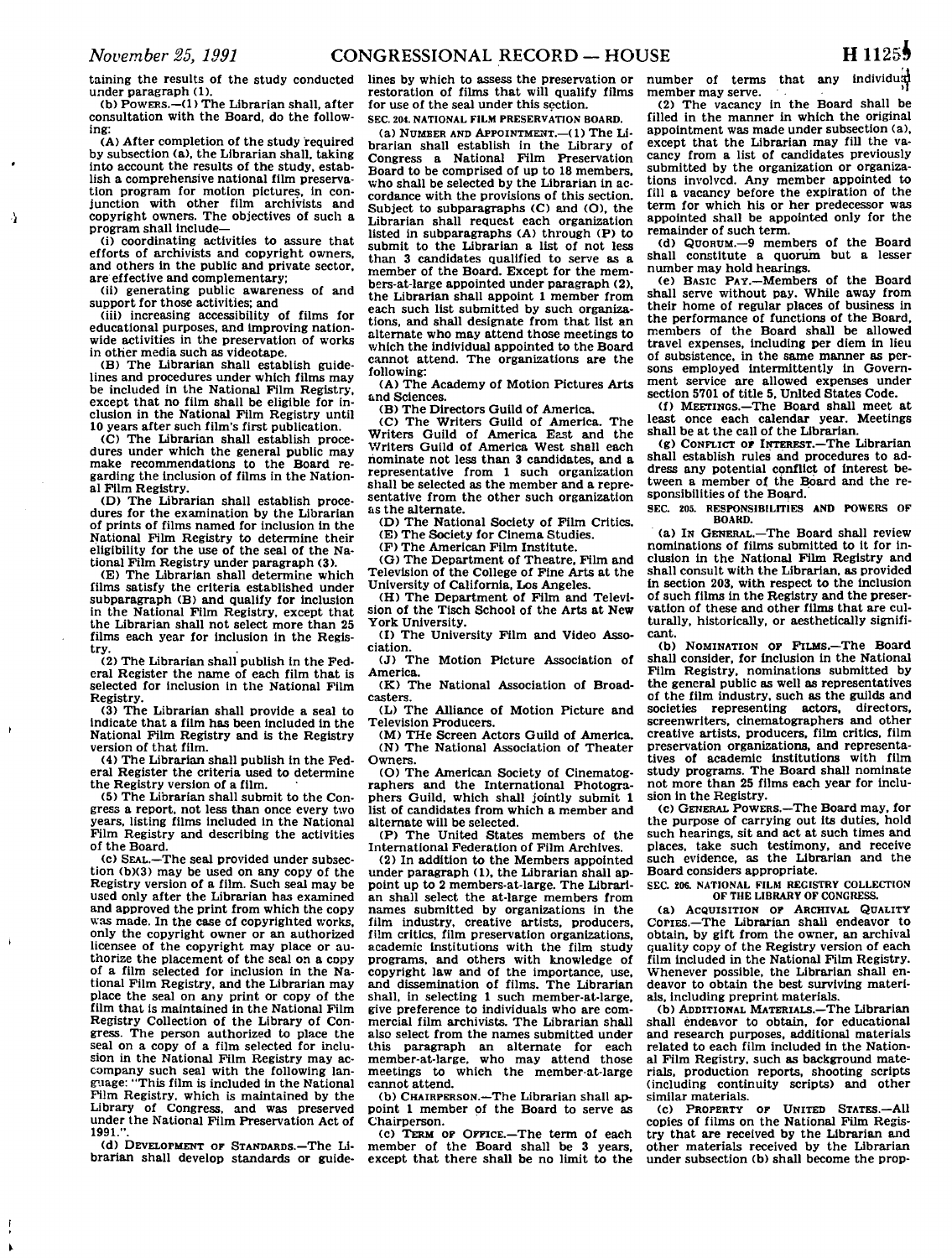Ł

erty of the United States Government, subject to the provisions of title 17, United States Code.

(d) NATIONAL FILM REGISTRY COLLEC-TION.—All copies of films on the National Film Registry that are received by the Librarian and all materials received by the Librarian under subsection (b) shall be maintained in a special collection in the Library of Congress to be known as the "National Film Registry Collection of the Library of Congress". The Librarian shall, by regulation, and in accordance with title 17, United States Code, provide for reasonable access to films such collection for scholarly and research purposes.

**SEC. 207. SEAL OF THE NATIONAL FILM REGISTRY.**  (a) USE OP THE SEAL.—(1) No person shall knowingly distribute or exhibit to the public a version of a film which bears the seal described in section  $203(b)(3)$  if such film-

(A) is not included in the National Film Registry; or

(B) is included in the National Film Registry, but such copy was not made from a print that was examined and approved for the use of the seal by the Librarian under section 203(c).

(2) No person shall knowingly use the seal described in section 203(b)(3) to promote any version of a film other than a Registry version.

(b) EFFECTIVE DATE OF THE SEAL.—The use of the seal described in section 203(b)(3) shall be effective for each film after the Librarian publishes in the Federal Register the name of that film as selected for inclusion in the National Film Registry.

**SEC. 208. REMEDIES.** 

(a) JURISDICTION.—The several district courts of the United States shall have jurisdiction, for cause shown, to prevent and restrain violations of section 207(a).

(b) RELIEF.—(1) Except as provided in paragraph (2), relief for a violation of section 207(a) shall be limited to the removal of the seal of the National Film Registry from the film involved in the violation.

(2) In the case of a pattern or practice of the willful violation of section 207(a), the United States district courts may order a civil fine of not more than \$10,000 and appropriate injunctive relief.

**SEC. 209. LIMITATIONS OF REMEDIES.** 

The remedies provided in section 208 shall be the exclusive remedies under this title, or any other Federal or State law, regarding the use of the seal described in section 203(b)(3).

**SEC. 210. STAFF OF BOARD; EXPERTS AND CON-SULTANTS.** 

(a) STAFF.—The Librarian may appoint and fix the pay of such personnel as the Librarian considers appropriate to carry out this title.

(b) EXPERTS AND CONSULTANTS.—The Librarian may, in carrying out this title, pro-cure temporary and intermittent services under section 3109(b) of title 5, United States Code, but at rates for individuals not to exceed the daily equivalent of the maximum rate of basic pay payable for GS-15 of the General Schedule. In no case may a member of the Board be paid as an expert or consultant under such section.

**SEC. 211. DEFINITIONS.** 

As used in this title-CD the term "Librarian" means the Li-

brarian of Congress;

(2) the term "Board" means the National Film Preservation Board; (3) the term "film" means a "motion pic-

ture" as defined in section 101 of title 17, United States Code, except that such term does not include any work not originally fixed on film stock, such as work fixed on videotape or laser disks;

(4) the term "publication" means "publi-cation" as defined in section 101 of title 17, United States Code; and

(5) the term "Registry version" means, with respect to a film, the version of the film first published, or as complete a version as the bona fide preservation and restoration activities by the Librarian, an archivist other than the Librarian, or the copyright owner can compile in those cases where the original material has been Irretrievably lost. **SEC. 212. AUTHORIZATION OF APPROPRIATIONS.** 

There are authorized to be appropriated to the Librarian to carry out the purposes to this title—

(1) \$300,000 for fiscal year 1992, and

(2) \$300,000 for each of the fiscal years 1993 and 1994, plus such additional amount, for each such fiscal year, as reflects any increase in the Consumer Price Index, as determined by the Secretary of Labor, occurring since the beginning of fiscal year 1992. **SEC. 213. EFFECTIVE DATE.** 

The provisions of this title shall apply to any copy of any film, including those copies of film selected for inclusion in the National Film Registry under the National Film Preservation Act of 1988, except that any film so selected under such Act shall be deemed to have been selected for the National Film Registry under this title.

**SEC. 214. REPEAL.** 

The National Film Preservation Act of 1988 (2 U.S.C. 178 and following) is repealed.

The SPEAKER pro tempore. Pursuant to the rule, the gentleman from New Jersey [Mr. HUGHES] will be recognized for 20 minutes, and the gentleman from California [Mr. MOORHEAD] will be recognized for 20 minutes.

The Chair recognizes the gentleman from New Jersey [Mr. HUGHES].

Mr. HUGHES. Mr. Speaker, I yield myself such time as I may consume.

(Mr. HUGHES asked and was given permission to revise and extend his remarks.)

Mr. HUGHES. Mr. Speaker, H.R. 2372—the Copyright Amendments Act of 1991—is a two-titled bill that will<br>improve this Nation's copyright improve this system. The bill was reported favorably by the Committee on the Judiciary with amendments on November 19, 1991. It is the workproduct of my subcommittee—the Subcommittee on Intellectual Property and Judicial Administration—which has jurisdiction over copyright law matters.

Title I is the Copyright Renewal Act of 1991, providing for the automatic renewal of copyrights secured on or after January 1, 1963, and before January 1, 1978, the effective date of the Copyright Revision Act of 1976.

Title I is a compromise which balances the rights of creators with the interests of users, such as those who engage in the pursuit—be it business or academic—of finding and distributing inaccessible copyrighted works.

The purpose of the renewal proposal is to allow the automatic renewal of copyright in works eligible for renewal between the years 1991 and 2005. At the same time, the bill encourages voluntary registration by removing the availability of most copyright remedies from authors or their heirs who fail to register their works.

Currently, renewal is a trap for the unwary. Compliance with the law requires authors to be aware and to remember that 27 years after first publication, a renewal registration must be filed in the Copyright Office in order to sustain the work's protection. In 1976 Congress opted to eliminate renewal for post-1987 works. This bill takes the same path.

At the same time, the bill limits the remedies of authors who fail a timely original term registration—that is, before the end of the first 28-year term of protection. Failure to file an original term registration would deny these authors the remedies of actual and monetary damages, attorneys fees, and seizure and forfeiture—provided in sections 504, 505 and 509 of the Copyright Act—for all infringements that occur in the second term of protection—47 years. These same authors would enjoy the automatic second term of protection of 47 years, whether or not they file an original term registration or a renewal term registration. Authors can cure their failure to register an original term registration by filing a an original term registration by Thing a renewal registration at any time during the second term, thereby availing<br>themselves of all of the nemadies of themselves of all of the remedies of copyright for infringements which commence after the filing of the renewal registration. Prior infringements, even those that continue after the filing of a renewal registration, could only be met with a motion for injunctive relief-cease and desist-as provided in section 502 of the Copyright Act.

Permissive registration is already contemplated in the Copyright Act, and comports with our international treaty obligations. As this committee noted in its report of the Berne Convention Implement Act, "Registration  $\cdots$  is in the public interest." Copyright registration promotes efficient litigation practices, to the benefit of the courts and the public as well as the parties to a lawsuit. Registration as a prerequisite to lawsuit helps to maintain the existence of a central, public depository of copyright claims. And registration fuels the Library of Congress.

Title I continues existing Copyright Office practice, allowing a renewal registration during the first term of copyright only where an original term registration has been filed. Exceptions would be made for Berne Convention works, whose country of origin is not the United States, and for universal copyright convention works—consistent with current practice—and with current obligations under both of those treaties.

Title II is the National Film Preservation Act of 1991, authorizing funding for film preservation activities through the year 1994. Title II will assure that films of important cultural, historical, and aesthetic significance to our country are properly preserved.